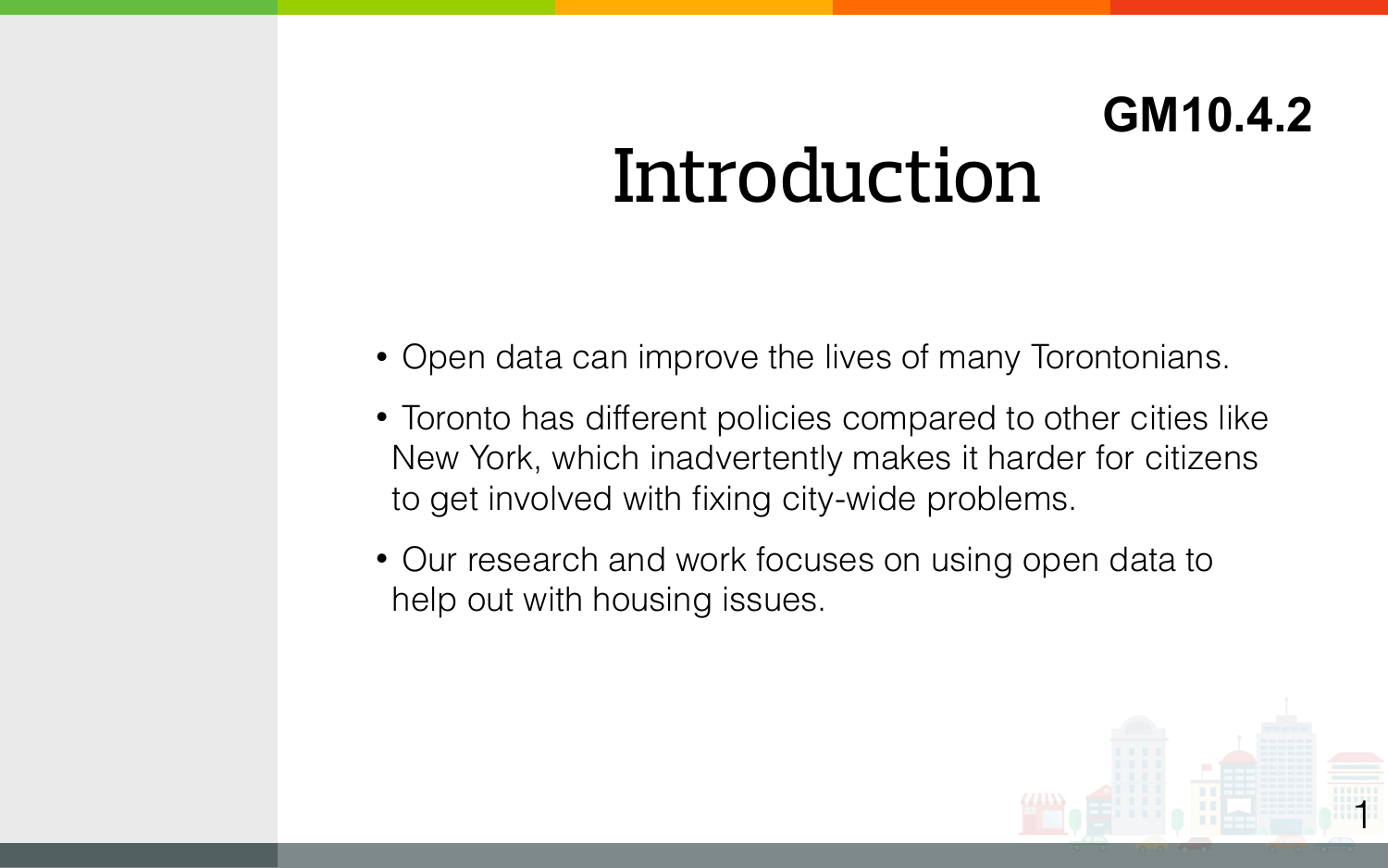- -
- 
- 

### General Overview

•Landlords and tenants have mutual obligations to one another, but landlords hold all the cards and there is little recourse for tenants if a problem arises.

• In many cities, building violations that endanger tenants are usually handled with a slap on the wrist fine that many landlords consider a cost of doing business.

•All types of people experience these problems, but typically the most vulnerable citizens get hurt the most, like those in low-income or public housing.



2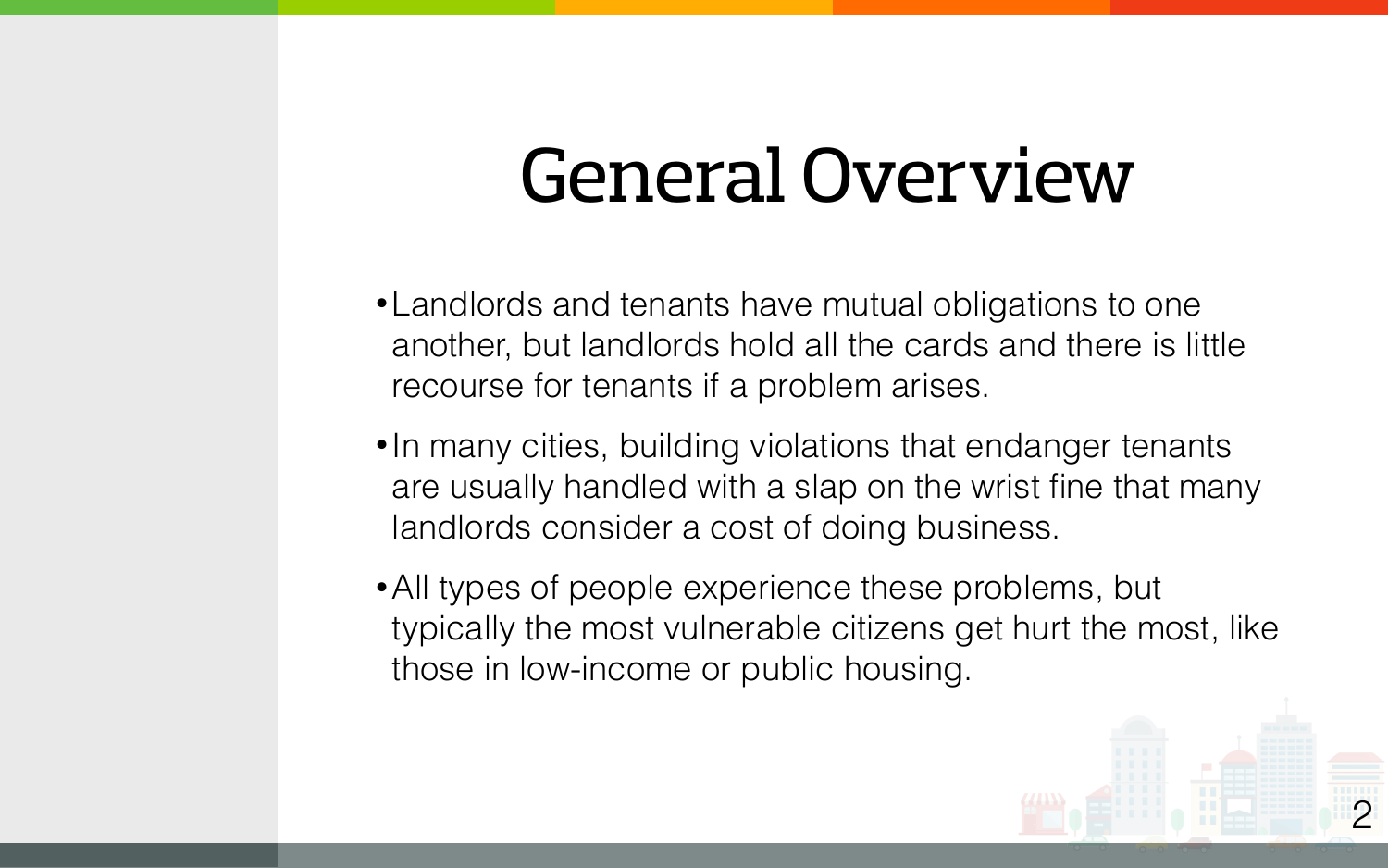- 
- 
- 

# Our Solution

• We connect to open data resources and analyze building inspection records. We use this to calculate a rating on how landlords comply with local laws and bylaws.

• Look for patterns in behavior that indicate what it's like to live in an apartment before signing a lease. This includes the presence of mold, roaches or vermin.

• Communicate relevant information to users.









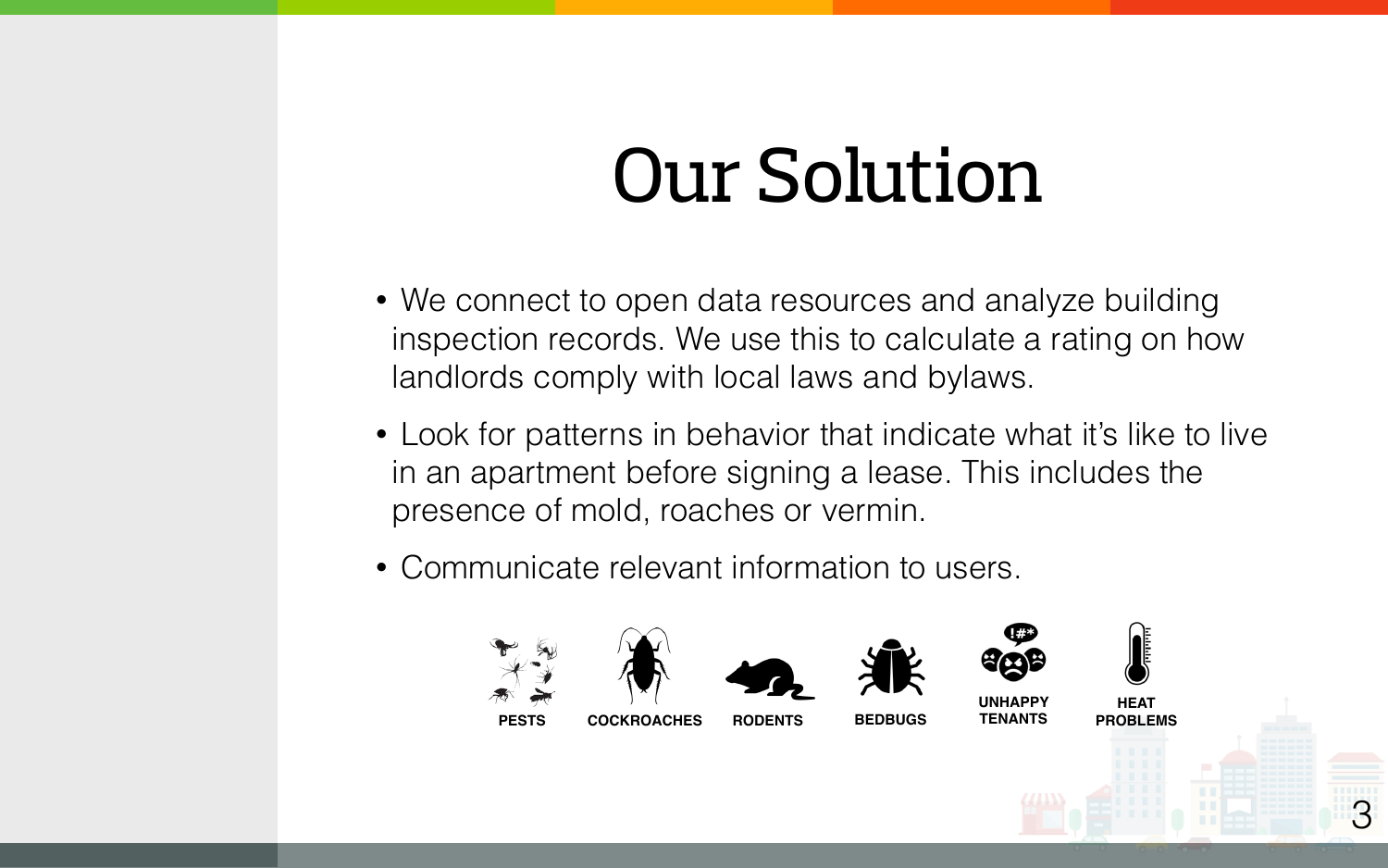### How this helps citizens

• Holds bad landlords accountable.

• Directs the flow of traffic away from bad landlords towards good ones, creating positive feedback loops.

• Incentivizes landlords to clean up their act, take care of their properties or be faced with higher vacancy rates.



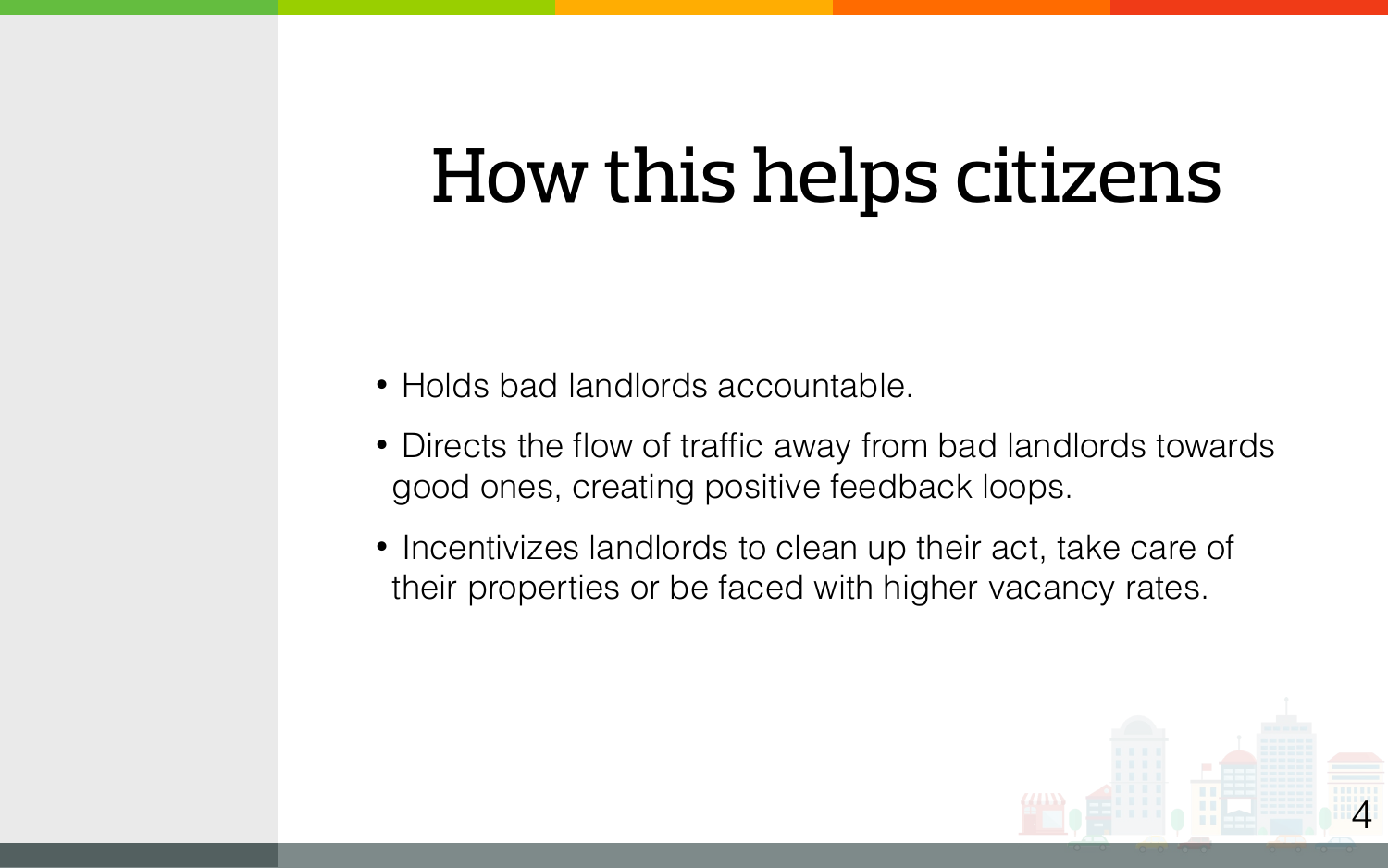## How this will help cities

• Helps direct city resources where they are needed most. • Improves already existing inspection and enforcement. • Helps make Toronto a more connected, smarter city.